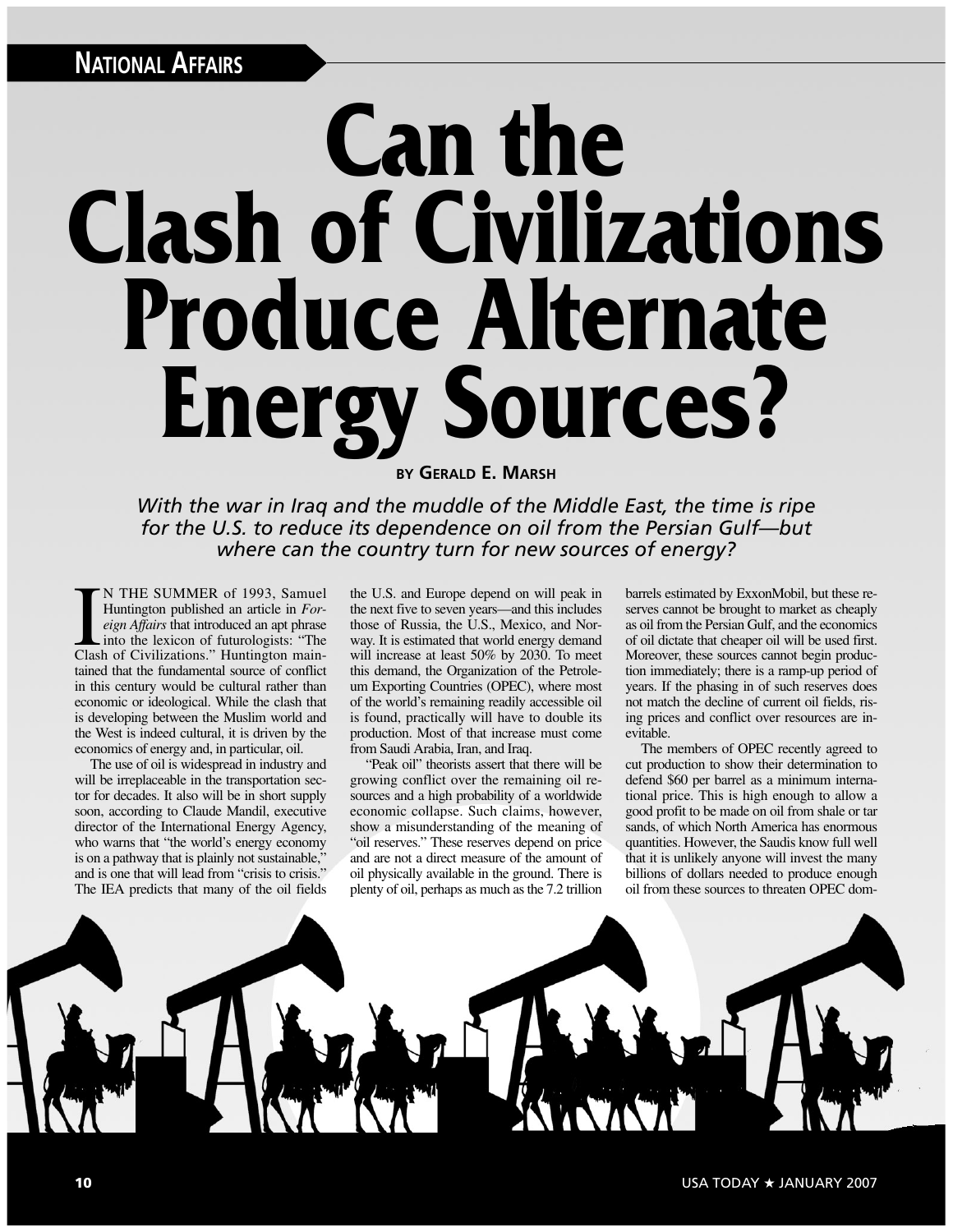inance. OPEC is a cartel and, if such an investment were to be made, OPEC would pump enough oil to drop world prices to the point where the investment would be threatened.

Saudi Arabia's costs of production certainly are below \$60 per barrel. Remember, Saudi Arabia even turned a profit when oil was \$15 per barrel a decade ago. However, the Saudis no longer have the flexibility they had in the 1990s. Samba, a Riyadh-based bank, estimates the Saudis now need at least \$38 a barrel to fund the lavish lifestyle of the kingdom's royal family and its social welfare state. By 2010, they will need \$65 a barrel. This constraint offers the West an opportunity to begin investment in secondary oil recovery as well as shale and tar sands.

The price of oil should not be measured in dollars alone, however. Because of the vast sums pouring into the Gulf region—and Saudi Arabia in particular—we also pay a price in blood: It is no accident that 15 of the 19 Sept. 11 hijackers were from Saudi Arabia. It is the source of Wahhabism, an intolerant form of Islam, and the Saudis have used their vast wealth to spread it far beyond the land of its birth. Indeed, oil money from the Gulf also funds the terrorist activity of al Qaeda, Hamas, and Hezbollah.

In fact, after the discovery of oil, the extremist Wahhabi sect found itself in possession of "wealth beyond the dreams of avarice," says Near Eastern Studies scholar Bernard Lewis. "As a result, what would otherwise have been a lunatic fringe in a marginal country became a major force in the world of Islam." Now, that force has reached America's shores.

According to testimony before the Senate Committee on the Judiciary, "non-Wahhabi Muslim community leaders estimate that 80% of American mosques—out of a total ranging between an official estimate of 1,200 and an unofficial figure of 4-6,000—are under Wahhabi control. This does not mean 80% of American Muslims support Wahhabism, although the main Wahhabi ideological agency in the U.S., the so-called Council on American-Islamic Relations, has claimed that some 70% of American Muslims want Wahhabi teaching in their mosques. These mosques often are built with Saudi money that comes with strings in the form of Wahhabi teachers and books. These books are the foundation of a curriculum of intolerance that contains a heavy dose of anti-Christian and -Semitic rant. They can be found throughout the U.S. in Islamic schools.

Immigrants to this country traditionally have made every effort to integrate into mainstream society and, to a large extent, have succeeded. For those who have, ethnicity becomes an important issue when trying to decide which restaurant to choose for dinner. Yet, those who follow Wahhabi teaching do not want to integrate into mainstream America. At best, they want the U.S. to accept a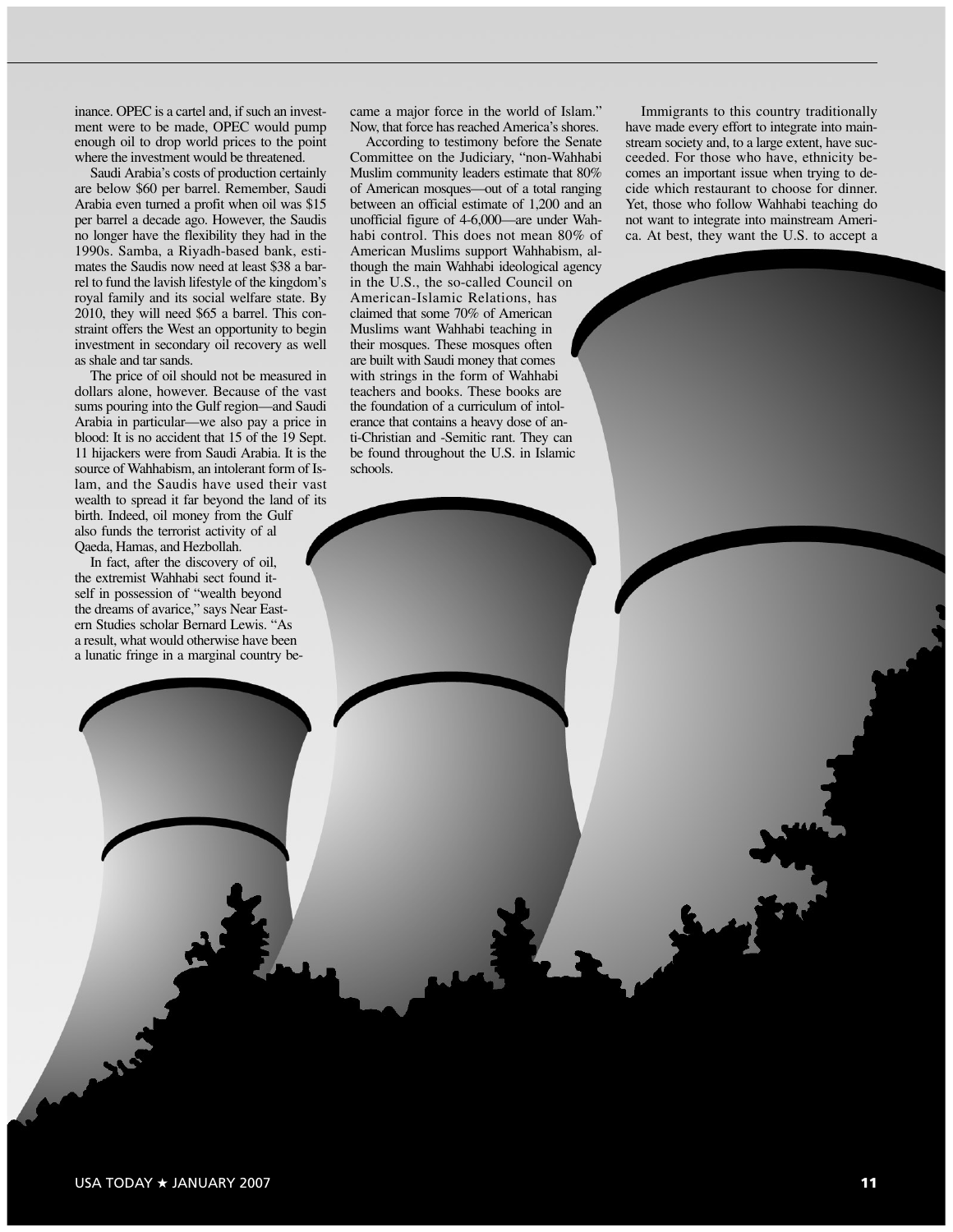form of multiculturalism that has failed so abysmally in Europe.

Radical Islamic minorities would like to impose their own customs and, sometimes, even the Sharia (Islamic law), in Muslim areas—as has been done in other countries. However, Western secular societies simply cannot allow Muslims to live under customs or laws with provisions that violate their own laws. In the modern societies of the West, when religious precepts conflict with secular law, secular law rules. This must be understood by all choosing to live in these countries.

The refusal of some Muslims to integrate is being driven by a fundamental division in Islam—between those Muslims who want an Islam compatible with the modern world and its values of secular democracy and basic civil liberties, and radical Islam, which traces the failures of today's Muslim countries to excessive modernization. It sees its primary task as reinstating a purely Islamic way of life.

Remember the Danish cartoon controversy? One of the most offensive cartoons was the one showing Muhammad with a bomb on his head—depicting in a most explicit manner what radical Muslims (with their suicide bombings) have done to the world's perception of Islam. Yet, rather than turning against radical Islam, most Muslims missed the message of the cartoon—or feared to condemn the methods of radical Islam publicly, and instead attacked the West, violently and in words, for its insensitivity. While there is no excuse for actual Western insensitivity when it occurs, the press in Muslim nations routinely characterizes Jews and Christians in the most reprehensible manner.

## **Oil money funds hatred**

Religious sensibilities are central to the conflict with radical Islam. Islamists believe that, wherever Muslims reside, there must be full respect for Islam and Islamic ways. They see no hypocrisy in Muslim countries such as Saudi Arabia making it illegal for Christians or Jews to display a cross or Star of David. After all, infidels simply do not have the same rights. This type of intolerance and the vile manner in which Christians and Jews are depicted has not always pervaded Islamic societies. Such characterizations and the rise of anti-Semitism in the Arab world began with the introduction of Nazi ideology into the region during World War II and were exacerbated by the spread of Wahhabism funded by oil money from Saudi Arabia.

These repressive governments, such as the former dictatorship of Saddam Hussein in Iraq, the Assad family in Syria, and even the more friendly dictatorship of Pres. Hosni Mubarak in Egypt, are due to failed early attempts to modernize these societies, followed by the disastrous introduction of the centralized Nazi and later Soviet models of governance. Traditional Islamic or Arab societies were quite different. The conflict within Islam is unlikely to be resolved anytime soon. There also is little hope that the nations of the world will act in concert to prevent the rise of Iran to power and hegemony over the Gulf—or its probable development of nuclear missiles. If the U.S.'s dependency on Gulf oil is not reduced, the nation must expect to pay the price in blood in addition to dollars.

Many hope that America can avoid the clash of civilizations by finding a new source of energy, one that not only sidesteps the issue of dependence on Gulf oil, but is far more environmentally benign. Perhaps the time is ripe for a heavy investment in windmills or solar power. However, these sources only are capable of providing limited amounts of electric power compared to projected demand. All such sources of energy are unlikely to comprise more than two percent of the total energy mix by 2030.

There is a major government initiative underway to use hydrogen to power the country's vast transportation system. Hydrogen, though,

"The substitution of biofuels in the transportation sector, while promising, has the handicap of competing with food production. Extensive development without careful planning is likely to raise the cost of food and other agricultural products."

like electricity, is not a source of energy; rather, it is a means of delivering energy from one point to another. In addition, hydrogen use has a built-in inefficiency, since the laws of physics dictate that it takes more energy to produce hydrogen than is given back from its use. Yet, it remains an attractive transfer medium since its sole waste product when burned is water.

In time, it is quite possible that hydrogen will replace oil, but only after less expensive production and handling methods are developed. One possibility is that future nuclear reactors (development of which has been proposed as part of the 2003 governmental hydrogen initiative) will be able to operate at a temperature high enough to dissociate water directly into its component elements (hydrogen and oxygen). While electricity from any source could be used today to produce hydrogen from water by electrolysis, the process remains inefficient.

Even if economical sources of hydrogen become available, the required widespread distribution facilities do not exist and would have to be implemented; the present naturalgas infrastructure is incompatible with the gas. Also, it is impractical for vehicles to carry large quantities of hydrogen except as a liquid at cryogenic (super-low) temperatures—a very expensive and inefficient process. Certain metals and alloys potentially can store as much hydrogen per unit volume as liquid hydrogen. They are safer than liquid hydrogen and will release the gas in a controlled fashion when heated—again, however, with low efficiency at the current state of the art.

What other fuel options are there for the transportation sector? A number come to mind: natural gas, already used for indoor vehicles because of its clean burning; biofuels, such as ethanol, biodiesel, and methanol; and nuclear fusion, which might be able to produce electricity cheaply enough to offset the inefficiencies of hydrogen production by electrolysis.

Gas that can be stored as a liquid—propane, for instance—would be very attractive for transportation, even if the energy stored per pound is less than gasoline. However, there is not enough to replace oil. Natural gas is very attractive for small-scale electricity production and supplying electricity during peak demand periods, but it is economically unsuitable for producing bulk (base-load) electricity—again, there is not enough available. From a health perspective, natural gas is extremely valuable for heating. Until it was used for this purpose, large cities were not healthful places to live. People are not going to go back to heating their homes with coal (although it is an abundant energy source), nor will they continue to accept skyrocketing heating bills without demanding reforms. The growing use of natural gas for generating electricity already has led to tight supplies and rising prices.

The substitution of biofuels in the transportation sector, while promising, has the handicap of competing with food production. Extensive development without careful planning is likely to raise the cost of food and other agricultural products. It is not clear how such planning could be completed without interfering with the market mechanisms needed for efficient production. The U.S. has some 400,- 000,000 acres under cultivation. One attractive choice for biodiesel is rapeseed oil but, to produce enough biodiesel from this source to fuel the country would require some 1,400,000,000 acres. Then there is the fresh water—already in short supply—needed for this increased cultivation. Biofuels are unlikely to replace oil, at least not in the short term.

Finally, there is nuclear fusion. Hydrogen has two isotopes—forms that either have one or two neutrons added to the nucleus of each hydrogen atom—deuterium and tritium. If a mixture of the two sufficiently is compressed and heated, the deuterium and tritium atoms will fuse to form atoms of helium, along with the release of a great deal of energy in the form of heat and high-activity neutrons. Yet, keep in mind that there remains only a small possibility that the international effort to build what is